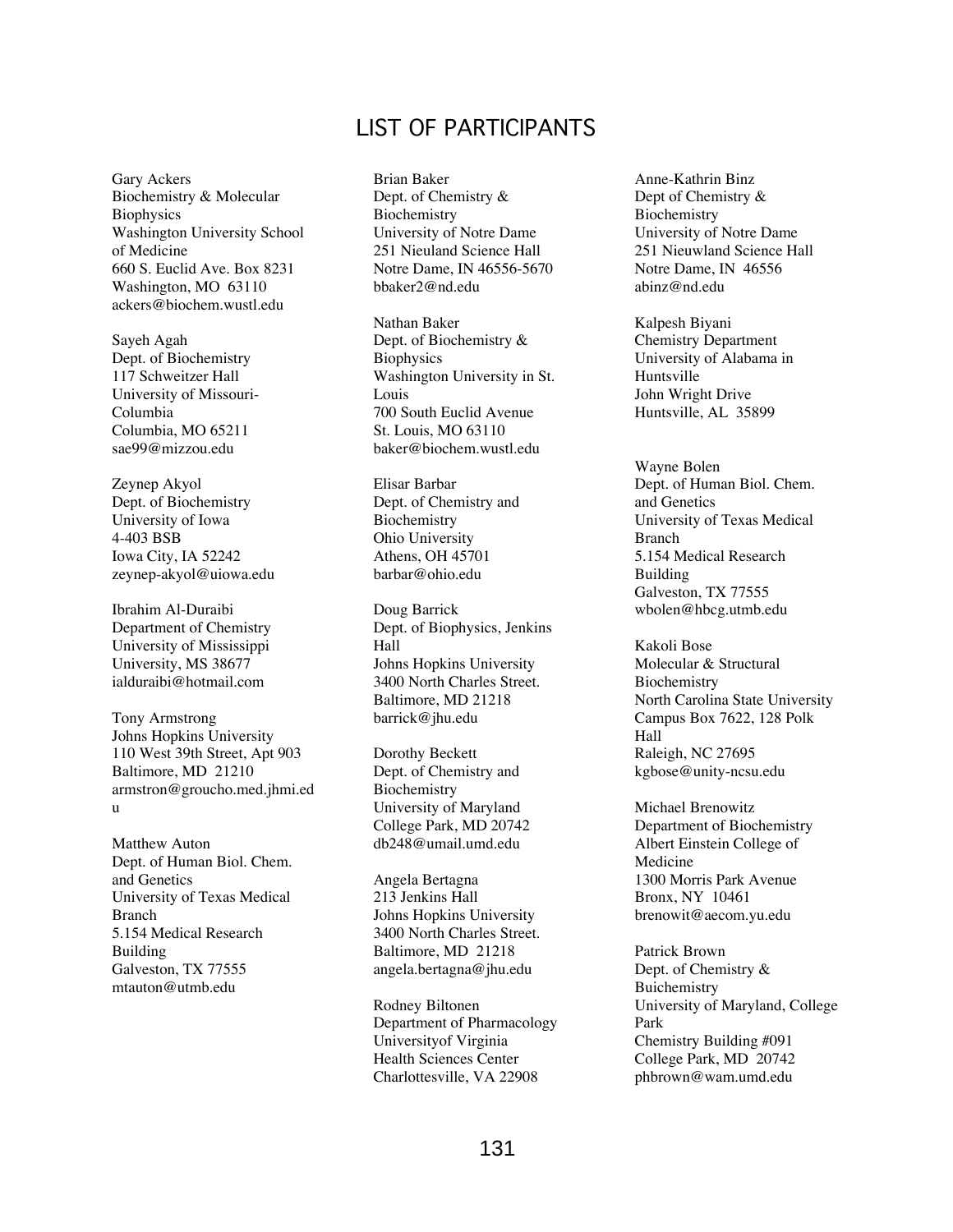Sethe Burgie Biochemistry & Molecular **Biophysics** Washington University School of Medicine 660 S. Euclid Ave. Box 8231 Washington, MO 63110 burgie@biochem.wustl.edu

Marnie Campbell Dept. of Biochemistry University of Kentucky 800 Rose Street Lexington, KY 40536 mncamp2@uky.edu

Brian Cannon Biophysics Dept, Jenkins Hall Johns Hopkins University 3400 North Charles Street. Baltimore, MD 21218 cannon@jhu.edu

Jannette Carey Chemistry Department Princeton University Frick Laboratory Princeton, NJ 08544 jcarey@priceton.edu

Jonathan Chaires Dept. of Biochemistry University of Mississippi Medical Center 2500 North State Street Jackson, MS 39216 jchaires@biochem.umsmed.edu

Ruby Chen Molecular & Structural Biochemistry North Carolina State University Campus Box 7622, 128 Polk Hall Raleigh, NC 27695 ychen5@unity.ncsu.edu

Shi-Jie Chen Dept. of Physics & Astronomy University of Missouri Columbia, MO 65211 chenshi@missouri.edu

Michael Chimenti Dept. of Biochemistry University of Iowa 51 Newton Road Iowa City, IA 52242 michael-chimenti@uiowa.edu

Andrew Clark Chemistry Department University of Alabama in Huntsville John Wright Drive Huntsville, AL 35899

Clay Clark Molecular & Structural Biochemistry North Carolina State University Campus Box 7622, 128 Polk Hall Raleigh, NC 27695 clay\_clark@ncsu.edu

Patricia Clark Dept. of Chemistry & **Biocheistry** University of Notre Dame 251 Nieuwland Science Hall Notre Dame, IN 46556 pclark1@nd.edu

Peter Cornish Biochemistry & Biophysics Texas A&M University MS 2128 College Station, TX 77843 p\_cornish@neo.tamu.edu

Jack Correia Dept. of Biochemistry University Mississippi Medical **Center** 2500 North State Street Jackson, MS 39216 jcorrreia@biochem.umsmed.edu

Nathan Coussens Dept. of Biochemistry University of Iowa 51 Newton Road Iowa City, IA 52242 nathan-coussens@uiowa.edu Trevor Creamer Dept. of Biochemistry University of Kentucky 800 Rose Street Lexington, KY 40536 revor@euripides.gws.uky.edu

Ana Cristancho Dept. Physiology & Biophysics University of Miami School of Medicine P.O. Box 016430 Miami, FL 33101

Sergio Dalosto Dept. of Biochemistry University of Pennsylvania 3600 Hamilton Walk Philadelphia, PA 19104 sdalosto@mail.med.upenn.edu

Kausiki Datta Dept. of Biological Sciences Louisiana State University Life Sciences Building Baton Rouge, LA 70803 kdatta1@lsu.edu

Peggy Daugherty Dept. of Biochemistry University of Vermont College of Medicine 89 Beaumont Avenue Burlington, VT 05405 margaret.daugherty@uvm.edu

Rebecca Davis Dept. of Chemistry & Biochemistry University of Notre Dame 251 Nieuwland Science Hall Notre Dame, IN 46556 rdavis1@nd.edu

Gregory Dekoster Biochemistry & Molecular **Biophysics** Washington Univ. School of Medicine 660 S. Euclid Ave. Box 8231 St. Louis, MO 63110 dekoster@cosine.wustl.edu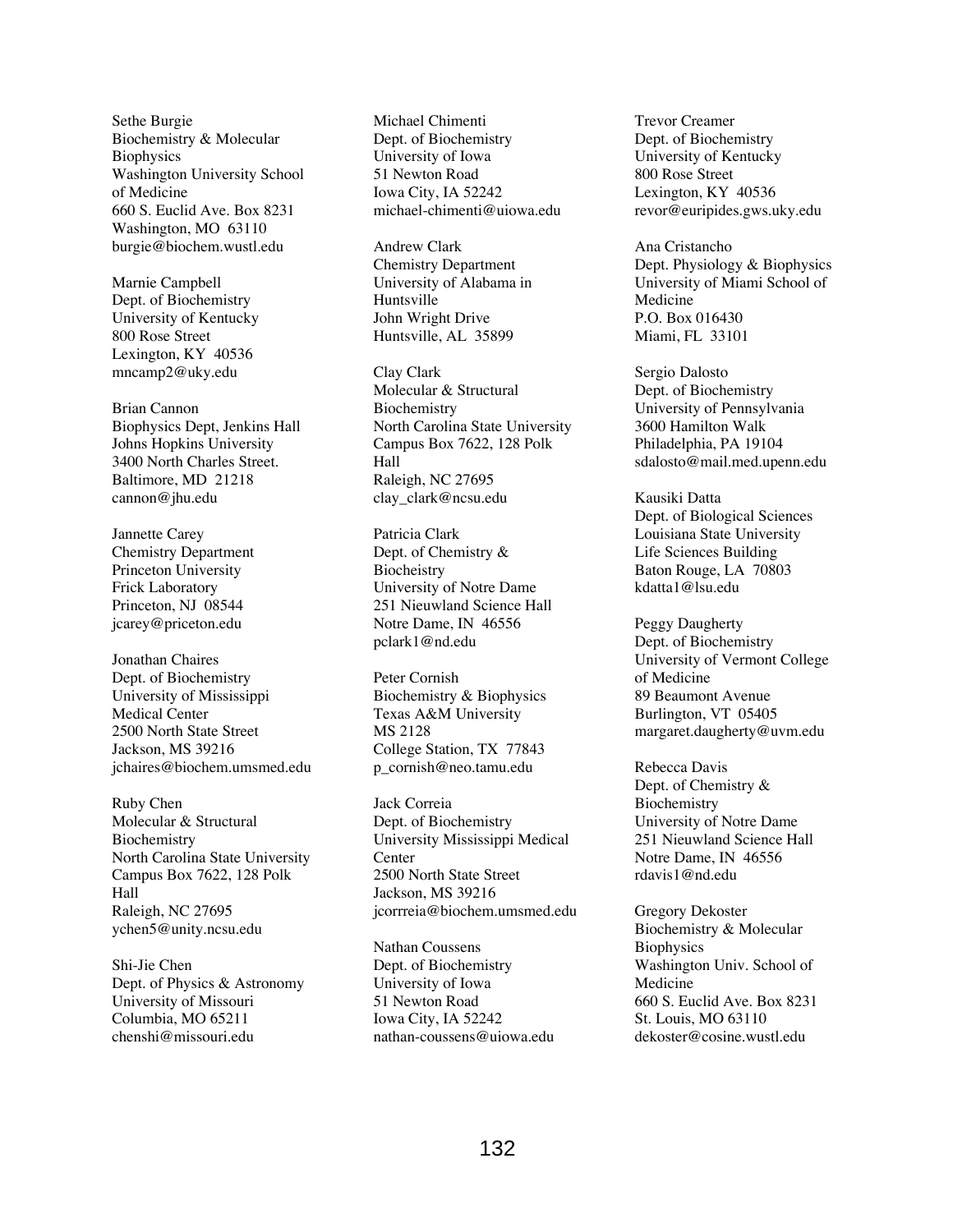John Dignam Biochemistry & Molecular Biology Medical College of Ohio 3035 Arlington Avenue Toledo, OH 43614-5804 Jdignam@mco.edu

Michael Dolan Dept of Biophysics Johns Hopkins University 3400 North Charles St. Baltimore, MD 21218 mad@jhu.edu

Abigail Doura Dept. of Biophysics John Hopkins University 3400 North Charles St. Baltimore, MD 21218 Akdoura@jhu.edu

Stephen Edgcomb Dept. of Molecular Biology MB33 The Scripps Research Institute 10550 North Torrey Pines Road LaJolla, CA 92037 Sedgcomb@scripps.edu

Steve Edmondson Chemistry Department University of Alabama in Huntsville John Wright Drive Huntsville, AL 35899 edmonds@email.uah.edu

Maurice Eftink Dept. of Chemistry & Biochemistry University of Mississippi University, MS 38677 eftink@olemiss.edu

Adrian Elcock Dept. of Biochemistry University of Iowa 51 Newton Road Iowa City, IA 52242 adrian-elcock@uiowa.edu Dmitri Ermolenko Biochemistry & Molecular Biology Penn State University College of Medicine 500 University Drive, H171 Hershey, PA 17033 dne2@psu.edu

Brett Feeney Dept. of Biochemistry North Carolina State University Campus Box 7622, 128 Polk Hall Raleigh, NC 27695 brett\_feeney@ncsu.edu

Debra Ferraro Dept. of Biochemistry University of Iowa Iowa City, IA 52242 debra-ferraro@uiowa.edu

Jaime Ferreira Dept. of Chemistry Seton Hall University South Orange, NJ 07079 ferreija@shu.edu

Allan Ferreon Dept. of Human Biol. Chem. and Genetics University of Texas Medical Branch 5.154 Medical Research Building Galveston, TX 77555 aferreon@yahoo.com

Josephine Ferreon 5.162 Medical Research Building University of Texas Medical Branch 301 University Blvd Galveston, TX 77550 jychu@utmb.edu

Karen Fleming Dept. of Biophysics John Hopkins University 3400 North Charles St. Baltimore, MD 21218 karen.fleming@jhu.edu

Mike Fried Biochemistry & Molecular Biology Penn State University College of Medicine 500 University Drive Hershey, PA 17033 mfried@psu.edu

Roberto Galletto Dept. of Human Biol. Chem. and Genetics University of Texas Medical Branch 301 University Blvd Galveston, TX 77555 rogallet@utmb.edu

Angel Garcia Theoretical Biology and **Biophysics** Los Alamos National Laboratory T10, Ms K710 Los Alamos, NM 87545 axg@lanl.gov

David Giedroc Dept. of Biochemistry & **Biophysics** Texas A&M University 419 Bio/Bio Building College Station, TX 77843- 2128 giedroc@tamu.edu

Tom Gluick Dept. of Chemistry & Biochemistry University of Texas at Arlington 502 Yates Street Arlington, TX 76019 tcgluick@uta.edu

Barry Gold Eppley Institute University of Nebraska Medical **Center** 986805 Nebraska Medical Ctr Omaha, NE 68198-6805 bgold@unmc.edu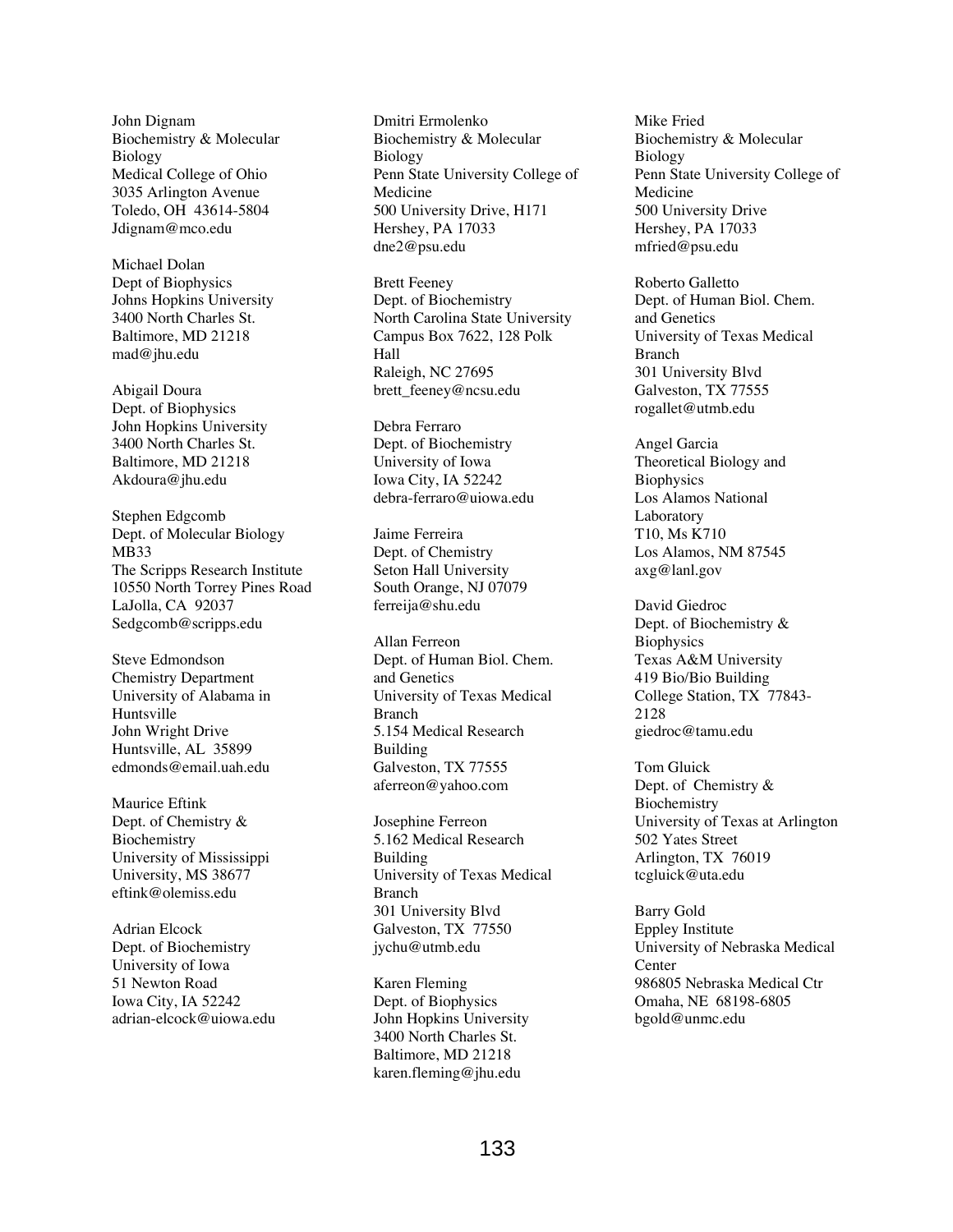Duane Grandgenott Institute for Molecular Virology St. Louis University 3681 Park Avenue St. Louis, MO 63110 Grandgdp@slu.edu

Kathleen Hall Dept. Biochemistry & Molecular Biophysics Washington University School of Medicine 660 Euclid Avenue St. Louis, MO 63110 hall@bionmr3.wustl.edu

James Hamburger 5.162 Medical Research Building University of Texas Medical Branch 301 University Blvd Galveston, TX 77550 jbhambur@utmb.edu

Gary Heil Dept. of Biochemistry University of Iowa 51 Newton Road Iowa City, IA 52242 gary-heil@uiowa.edu

Mike Henzl Dept. of Biochemistry 117 Schweitzer Hall University of Missouri-Columbia Columbia, MO 65211 henzlm@missouri.edu

Vincent Hilser 5.162 Medical Research Building University of Texas Medical Branch 301 University Blvd Galveston, TX 77550 vince@hbcg.utmb.edu

Kenosha Hobson Chemistry Department University of Mississippi University, MS 38677 kfhobson@olemiss.edu

Jo M. Holt Biochemistry & Molecular **Biophysics** Washington University School of Medicine 660 S. Euclid Ave. Box 8231 Washington, MO 63110 holt@biochem.wustl.edu

Nicole Housley Dept. of Chemistry & Biochemistry University of Mississippi P.O. Box 7622 University, MS 38677 nicnmic@netdoor.com

Daniel Isom Dept of Biophysics Johns Hopkins University 3400 North Charles St. Baltimore, MD 21218 disom@jhu.edu

Nikki Iverson Dept. of Biochemistry University of Iowa 51 Newton Road Iowa City, IA 52242 nicole-iverson@uiowa.edu

Haifeng Jia Department of Chemistry University of Mississippi University, MS 38677 hfjia@olemiss.edu

Michael Johnson Pharmacology and Internal Medicine Univ. of Virginia Medical School Box 448 Jordan Hall Charlottesville, VA 22908 MLJ8E@virginia.edu

Allison Joubert Department of Biological Sciences Louisiana State University Baton Rouge, LA 70803 ajoube1@lsu.edu

Besik Kankia Dept. of Biochemistry University of Minnesota 1479 Gortner Avenue St. Paul, MN 55108 bkankia@umn.edu

Farheen Khan Dept. of Biological Sciences Louisiana State University Life Sciences Building Baton Rouge, LA 70803 fkhan1@lsu.edu

Mebrahtu Khasai Chemistry Department University of Alabama in Huntsville John Wright Drive Huntsville, AL 35899 mebamaha@yahoo.com

Sergei Khrapunov Dept. of Biochemistry Albert Einstein College of Medicine 1300 Morris Park Avenue Bronx, NY 10461 khraps@aecom.yu.edu

Felix Kobus Dept. of Biophysics Johns Hopkins University 3400 North Charles Street. Baltimore, MD 21218 Felix.Kobus@jhu.edu

Alex Kozlov Biochemistry & Molecular **Biophysics** Washington Univ. School on Medicine 660 S. Euclid Ave. St. Louis, MO 63110 kozlov@biochem.wustl.edu

Sangaralingam Kumaran Dept. of Biochem. & Molecular **Biophysics** Washington University in St. Louis 660 South Euclid Avenue St. Louis, MO 63108 kumaran@biochem.wustl.edu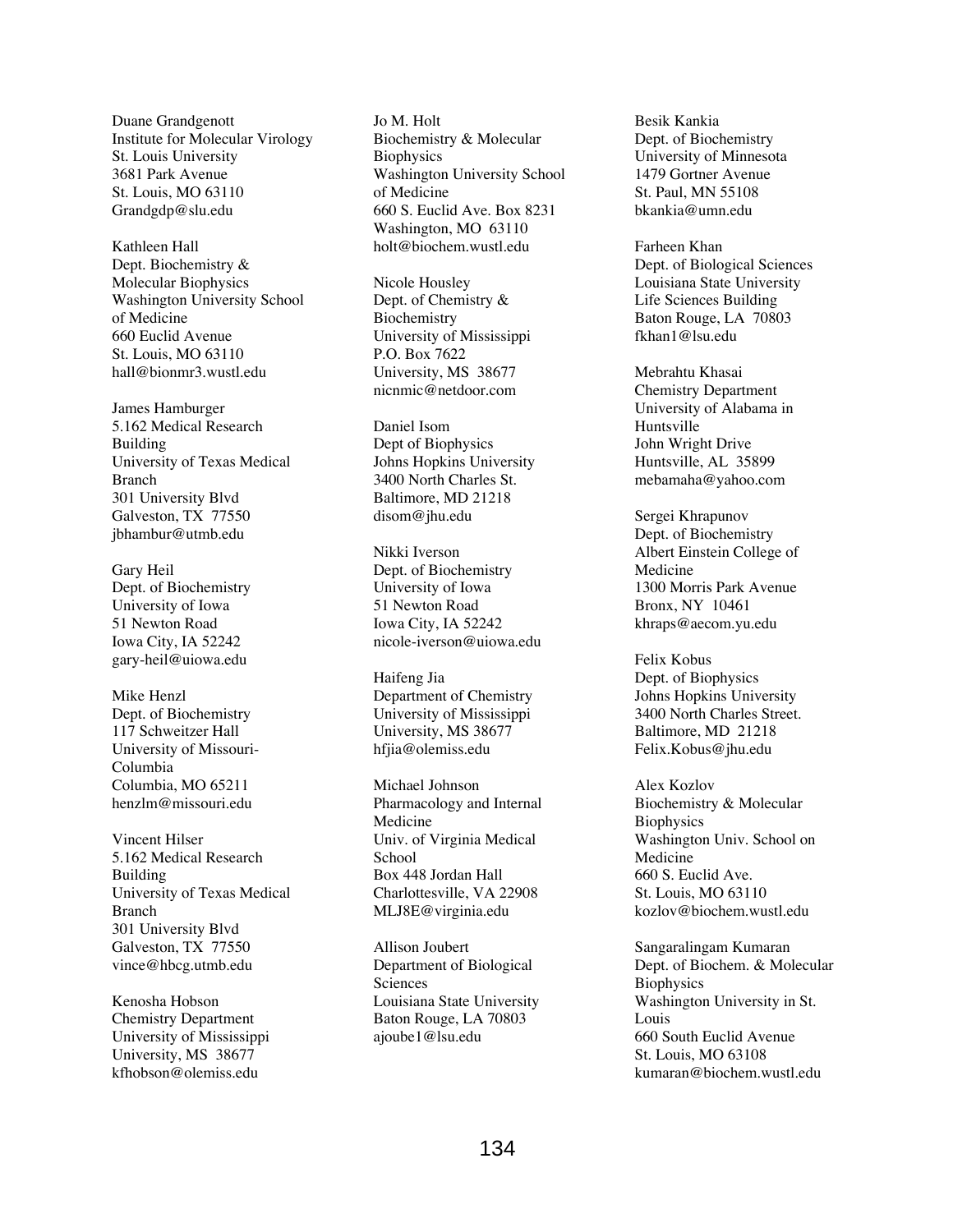Scott Larson 5.162 Medical Research Building University of Texas Medical Branch 301 University Blvd Galveston, TX 77550 salarson@utmb.edu

Ed Lattman Dept. of Biophysics Johns Hopkins Univ. School of Medicine 3400 N. Charles Street Baltimore, MD 21218 lattman@jhu.edu

Noel Lazo Dept. of Biochemistry University of Iowa 51 Newton Road Iowa City, IA 52242 noel-lazo@uiowa.edu

Heather Levanduski Dept. of Chemistry & Biochemistry University of Mississippi P.O. Box 7622 University, MS 38677 halpixie@yahoo.com

Vince Licata Department of Biological Sciences Louisiana State University Life Sciences Building Baton Rouge, LA 70803 licata@lsu.edu

Hao-Yang Liu Dalton Cardiovascular Research Ctr University of Missouri-Columbia 134 Research Park Drive Columbia, MO 65211 liuhy@missouri.edu

Rex Lovrien Dept. of Biochemistry University of Minnesota 1479 Gortner Avenue St. Paul, MN 55108 lovbiuol@tc.umn.edu

Olga Lubman Biochemistry & Molecular **Biophysics** Washington University School of Medicine 600 South Euclid Ave. St. Louis, MO 63110 oylubman@artsci.wustl.edu

Aaron Lucius Biochemistry & Molecular **Biophysics** Washington Univ. School on Medicine 660 S. Euclid Ave. St. Louis, MO 63110 lucius@biochem.wustl.edu

Jeremiah Magers Dept. of Med. Biochem. & Genetics Texas A&M University 440 Reynolds Medical Building College Station, TX 77843 jmagers@neo.tamu.edu

George Makhatadze Biochem. & Molecular Biology H171 Penn State University College of Medicine 500 University Drive Hershey, PA 17111 makhatadze@psu.edu

Moses Makokha Dept. of Chemistry & Biochemistry Ohio University Athens, OH 45701 mm348290@oak.cats.ohiou.edu

Karl Maluf Biochemistry & Molecular **Biophysics** Washington Univ. School on Medicine 660 S. Euclid Ave. St. Louis, MO 63110 maluf@biochem.wustl.edu

Luis Marky Dept. of Pharmaceutical Sciences Univ. of Nebraska Medical Center 986025 Nebraska Medical **Center** Omaha, NE 69198 lmarky@unmc.edu

Daumantas Matulis **ThermoFluor** Three Dimensional Pharmaceuticals 665 Stockton Drive Exton, PA 19341 dmatulis@biosci.umn.edu

Naveen Michaud-Agrawal 420 Jenkins Hall Johns Hopkins University 3400 N. Charles Street Baltimore, MD 21218 nmichaud@jhu.edu

Michael Mossing Department of Chemistry University of Mississippi P.O. Box 7622 University, MS 38677 mmossing@olemiss.edu

Kenneth Murphy Dept. of Biochemistry University of Iowa 4-403 BSB Iowa City, IA 52242 k-murphy@uiowa.edu

Lilly Negureanu Dept. of Biological Sciences Louisiana State University Life Sciences Building Baton Rouge, LA 70803 lnegur1@lsu.edu

Rhonda Newman Dept. of Biochemistry University of Iowa 4-403 BSB Iowa City, IA 52242 rhonda-newman@uiowa.edu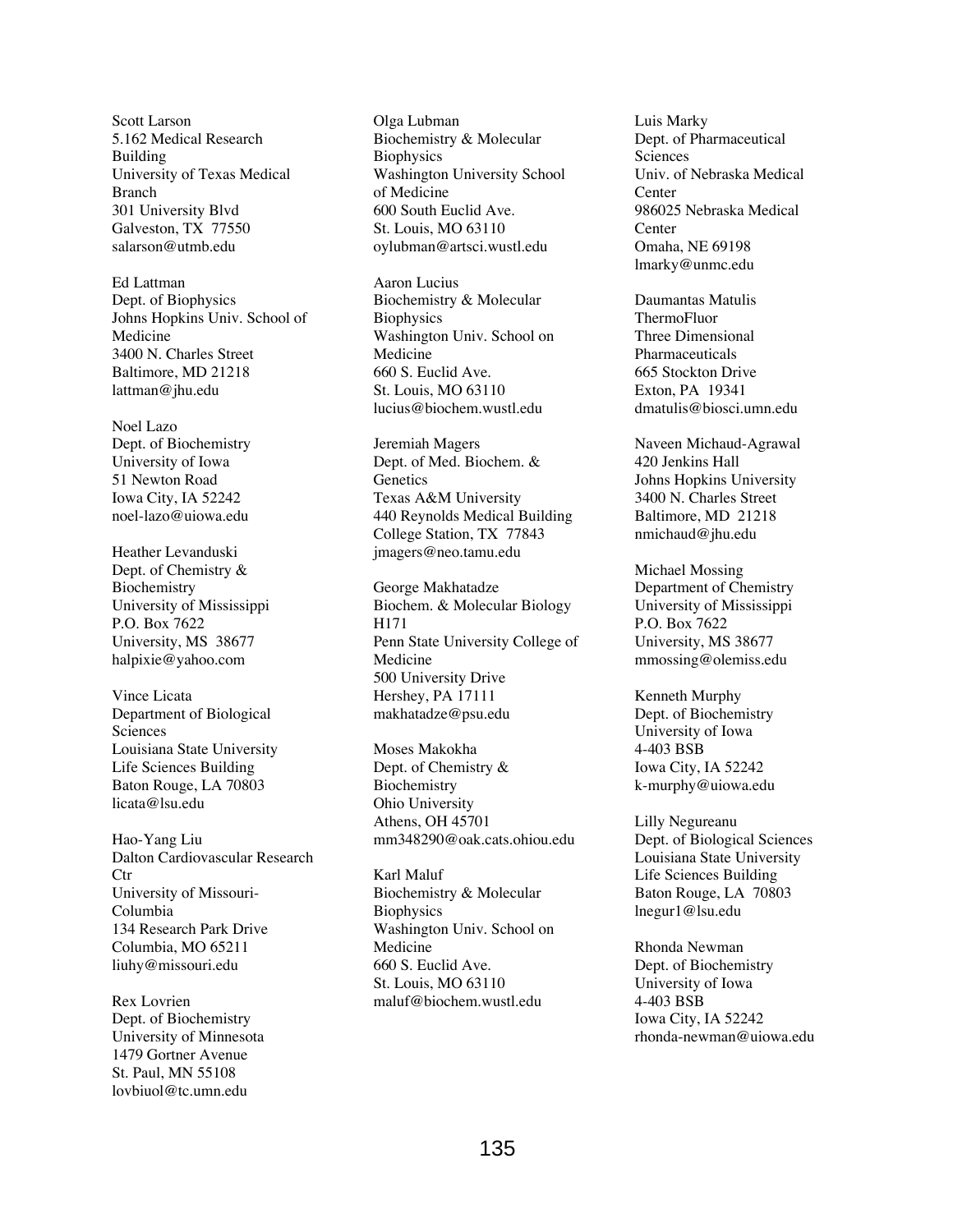Anita Niedziela-Majka Dept. Biochemistry & Molecular Biophysics Washington University in St. Louis 660 S. Euclid Avenue St. Louis, MO 63110 amajka@biochem.wustl.edu

Afua Nyarko Dept. of Chemistry & Biochemistry Ohio University Clippinger Labs Athens, OH 45701 an237500@oak.cats.ohiou.edu

Yukari Ochi Dept. of Chemistry & Biochemistry University of Texas at Arlington 502 Yates Street Arlington, TX 76019 yukari817@hotmail.com

Anthony Paiva Dept. of Chemistry & Biochemistry Seton Hall University 400 South Orange Avenue South Orange, NJ 0707 paivaant@shu.edu

Rohit Pappu Dept. of Biomedical Engineering Washington University in St. Louis One Brookings Drive St. Louis, MO 63130 pappu@biomed.wustl.edu

Larry Parkhurst Dept of Chemistry University of Nebraska 525 Hamilton Hall Lincoln, NE 68588 lparkhurst1@unl.edu

Susan Pedigo Dept of Chemistry and Biochemistry University of Mississippi P.O. Box 7622 University, MS 38677 spedigo@olemiss.edu

Fenggang Peng Dept of Biological Sciences Louisiana State University Life Sciences Building Baton Rouge, LA 70803 fpeng@lsu.edu

Mario Pennella Biochemistry/Biophysics Bldg MS 2128 Texas A&M University College Station, TX 77843 mario\_p@neo.tamu.edu

William Peters Chemistry Department University of Alabama in Huntsville John Wright Drive Huntsville, AL 35899

Cristina Pop Molecular & Structural Biochemistry North Carolina State University Campus Box 7622, 128 Polk Hall Raleigh, NC 27695 christina\_pop@ncsu.edu

Ninad Prabhu Dept. of Biochemistry University of Pennsylvania 3600 Hamilton Walk Philadelphia, PA 19104 nprabhu@mail.med.upenn.edu

Alka Prasad Dept of Chemistry & Biochemistry University of Mississippi P.O. Box 7622 University, MS 38677 alkaprasad@hotmail.com

Massy Rajabzadeh Biochemistry and Molecular **Biophysics** Washington University School of Medicine 660 South Euclid Avenue, Box 8231 St. Louis, MO 63110 massyraj@biochem.wustl.edu

Jon Ramsey Dept. of Biochemistry, Given B409 University of Vermont College of Medicine 89 Beaumont Avenue Burlington, VT 05405 jon\_ram-z@hotmail.com

Abbas Razvi Medical Biochem & Genetics Texas A&M University 440 Reynolds Medical Building College Station, TX 77843 abbas.razvi@yahoo.com

John Richardson Biochemistry & Molecular Biology Penn State University College of Medicine 500 University Drive, H171 Hershey, PA 17033 jmriii@psu.edu

Andy Robertson Dept. of Biochemistry University of Iowa 51 Newton Road Iowa City, IA 52242 andy-robertson@uiowa.edu

Bill Rockey Dept of Biochemistry University of Iowa 51 Newton Road Iowa City, IA 52242 william-rockey@uiowa.edu

Jorg Roesgen HBC&G University of Texas Medical Branch 301 University Blvd Galveston, TX 77550 jorosgen@utmb.edu

Carmen Ruiz Department of Biological Sciences Louisiana State University Life Sciences Building Baton Rouge, LA 70803 crruiz@lsu.edu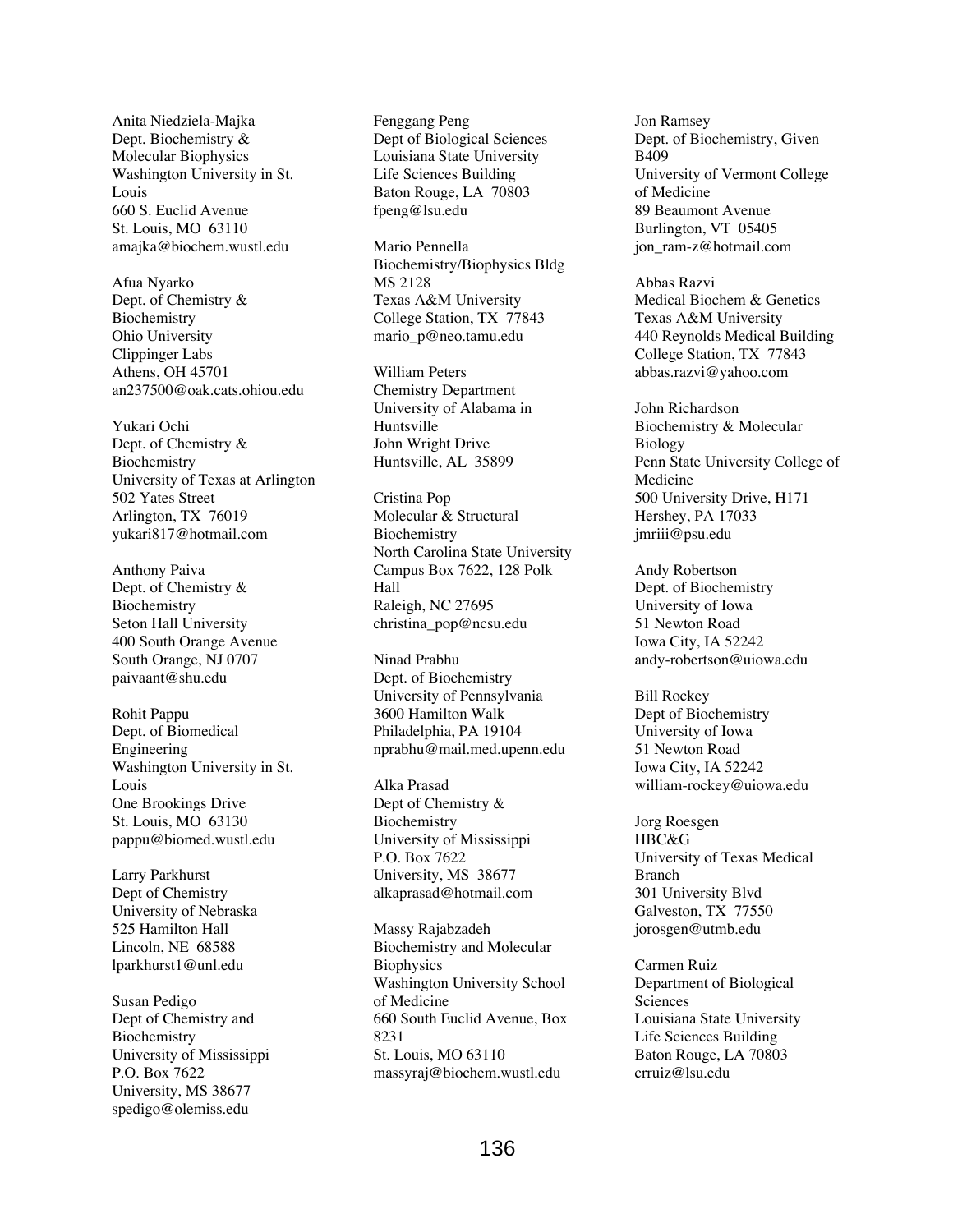Andrew Russo Dept. of Human Biol. Chem. and Genetics University of Texas Medical Branch 5.154 Medical Research Building Galveston, TX 77555 DrStrange1967@yahoo.com

Matt Rutherford Dept of Chemistry & Biochemistry University of Mississippi P.O. Box 7622 University, MS 38677 jmruther@olemiss.edu

John Satumba Department of Chemistry University of Mississippi P.O. Box 7622 University, MS 38677 wjsatumb@olemiss.edu

David Schell Medical Biochemistry Texas A&M University 1114 TAMUS College Station, TX 77843 dschell@tamu.edu

Jason Schmittschmitt Medical Biochemistry Texas A&M University 440 Reynolds Medical Building College Station, TX 77843 jason@pauling.tamu.edu

Allyn Schoeffler Department of Biological Sciences Louisiana State University Life Sciences Building Baton Rouge, LA 70803 aschoe1@lsu.edu

Marty Scholtz Medical Biochemistry Texas A&M University 440 Reynolds Medical Building College Station, TX 77843 jm-scholtz@tamu.edu

Greta Schrift Dept. of Biochemistry University of Iowa 4-403 BSB Iowa City, IA 52242 greta-schrift@uiowa.edu

David Sept Biomedical Engineering Washington University School of Medicine One Brookings Drive St. Louis, MO 63130 dsept@biomed.wustl.edu

Kim Sharp Dept. of Biochemistry University of Pennsylvania 3700 Hamilton Walk Philadelphia, PA 19104 sharpk@mail.med.upenn.edu

Madeline Shea Dept. of Biochemistry University of Iowa 4-403 BSB, 51 Newton Road Iowa City, IA 52242 madeline-shea@uiowa.edu

Richard Sheardy Dept. of Chemistry & Biochemistry Seton Hall University 400 South Orange Avenue South Orange, NJ 0707 sheardri@shu.edu

Ronald Shikiya Dept. of Pharmaceutical Sciences Univ. of Nebraska Medical **Center** 986025 Nebraska Medical Center Omaha, NE 69198 rshikiya@unmc.edu

Scott Showalter Biochemistry & Molecular **Biophysics** Washington Univ. School of Medicine 660 S. Euclid Avenue St. Louis, MO 63110 sashowal@wanda.wustl.edu

John Shriver Chemistry Department University of Alabama in Huntsville John Wright Drive Huntsville, AL 35899 shriverj@email.uah.edu

John Shriver Chemistry Department University of Alabama in Huntsville John Wright Drive Huntsville, AL 35899

Qin Shu Dept of Biochem & Mol **Biophysics** Washington University School of Medicine 660 S. Euclid Avenue St. Louis, MO 63110 shuq@biochem.wusl.edu

Navdeep Sidhu Dept of Biochemistry University of Iowa 51 Newton Road Iowa City, IA 52242 navdeep-sidhu@uiowa.edu

Kim Sim Dept of Biochemistry University of Kentucky 800 Rose Street Lexington, KY 40536 klsim@plato.gws.uky.edu

Lauren Solhjoo Dept of Biological Sciences Louisiana State University Life Sciences Building Baton Rouge, LA 70803 lsolhj1@lsu.edu

Chris Sontag Dept. of Biochemistry University Mississippi Medical **Center** 2500 North State Street Jackson, MS 39216 csontag@biochem.umsmed.edu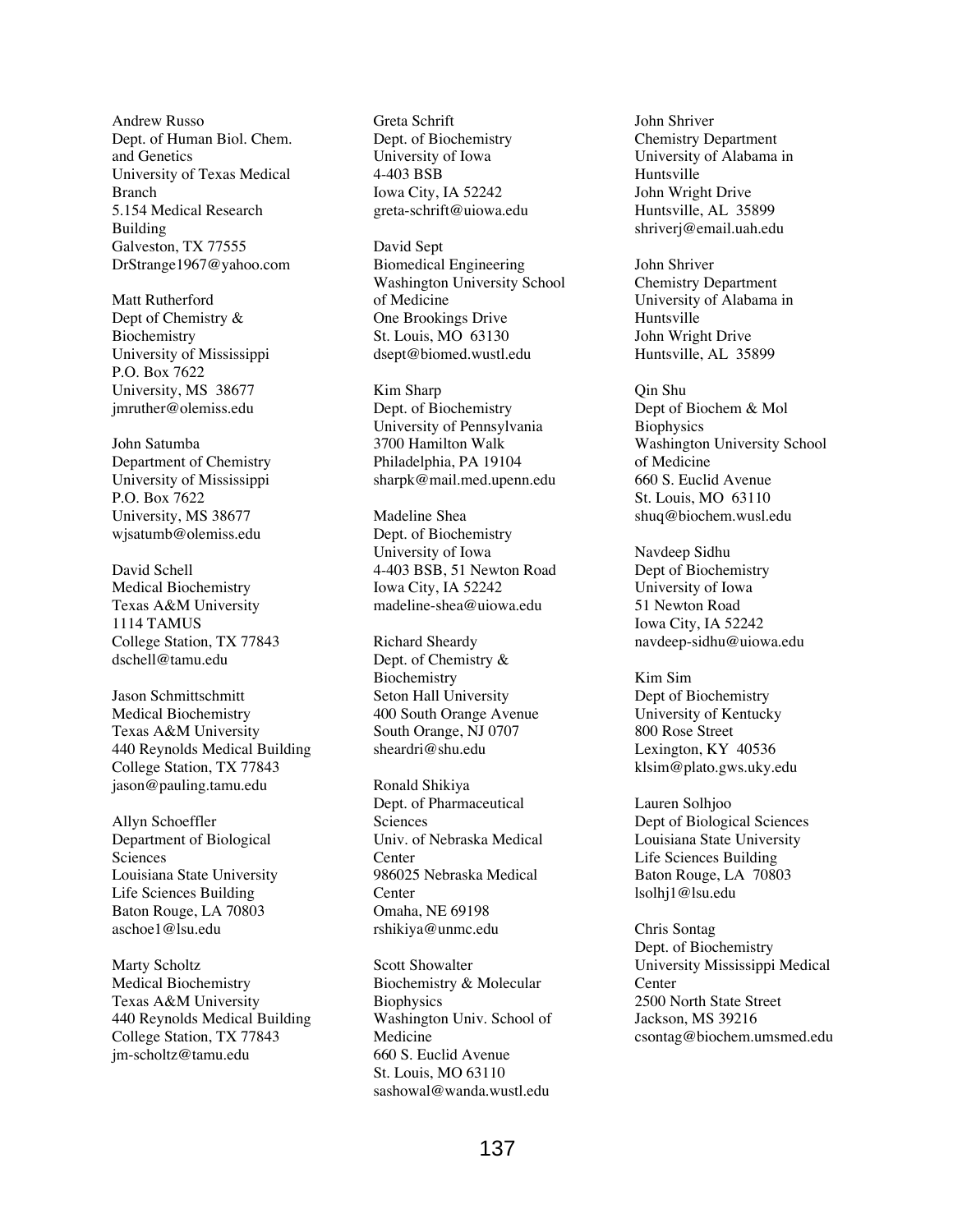Brenda Sorensen Dept. of Biochemistry University of Iowa 4-403 BSB, 51 Newton Road Iowa City, IA 52242 brenda-sorensen@uiowa.edu

AnnMarie Stanley Dept of Biophysics Johns Hopkins University 3400 N. Charles Street Baltimore, MD 21218 AnnMarie@jhu.edu

Rhonda Stennis Department of Chemistry University of Mississippi P.O. Box 7622 University, MS 38677 rstennis@hotmail.com

Timo Street Biophysics Dept Johns Hopkins University 2500 North State Street Baltimore, MD 21210 Timothystreet@yahoo.com

Monica Sundd Dept. of Biochemistry University of Iowa 51 Newton Road Iowa City, IA 52242 monica-sundd@uiowa.edu

Liskin Swint-Kruse Biochemistry & Cell Biology MS 140, Rice University 6100 S Main St. Houston, TX 77005 lsk@bioc.rice.edu

Zhijie Tan Dept of Physics University of Missouri-Columbia Columbia, MO 65211 tanzh@missouri.edu

Nathaniel Theoharis Dept of Biochemistry University of Iowa 51 Newton Road Iowa City, IA 52242 nathaniel-theoharis@uiowa.edu Greg Thompson Dept of Biological Sciences Louisiana State University Life Sciences Building Baton Rouge, LA 70803 gthomp6@lsu.edu

Richard Thurlkill Dept of Med Biochem & **Genetics** Texas A&M University 440 Reynolds Medical Building College Station, TX =43 rich@pauling.tamu.edu

Katherine Tripp Dept. of Biophysics, Jenkins Hall Johns Hopkins University 3400 North Charles Street. Baltimore, MD 21218 tripp@jhu.edu

George Turner Dept. Physiology & Biophysics University of Miami School of Medicine P.O. Box 016430 Miami, FL 33101 gturner@miami.edu

Vijai Tyagi MicroCal LLC 506 East Harding Drive Urbana, IL 61801 vtyagi@microcalorimetry.com

Wendy VanScyoc Dept. of Biochemistry University of Iowa 4-403 BSB, 51 Newton Road Iowa City, IA 52242 wendy-vanscyoc@uiowa.edu

Pannur Venkatesu Dept Human Biol Chemistry & **Genetics** University of Texas Medical Branch Medical Research Bldg 5.154 Galveston, TX 77555 venkatesup@hotmail.com

Travis Waldron Dept. of Biochemistry University of Iowa 51 Newton Road Iowa City, IA 52242 travis-waldron@uiowa.edu

Lei Wang Dept of Biological Sciences Ohio University Irvine Hall Athens, OH 45701 lw340490@ohiou.edu

Robley Williams Dept. of Biological Sciences Vanderbilt University VU Station B 351634 Nashville, TN 37235 robley.williams@vanderbilt.edu

Peng Wu HBC&G University of Texas Medical Branch 301 University Medical Res Bldg Galveston, TX 77555 wpeng1966@hotmail.com

Sushma Yadav Dept of Chemistry & Biochemistry University of Texas at Arlington P.O. Box 19065, 502 Yates Street Galveston, TX 77555 syadav@uta.edu

Connie Yarian Dept Biochemistry & Molec. **Biophysics** Washington University School of Medicine 660 S. Euclid Avenue St. Louis, MO 63110 yarian@biochem.wusl.edu

Xiang Yong Dept of Chemistry & Biochemistry University of Mississippi P.O. Box 7622 University, MS 38677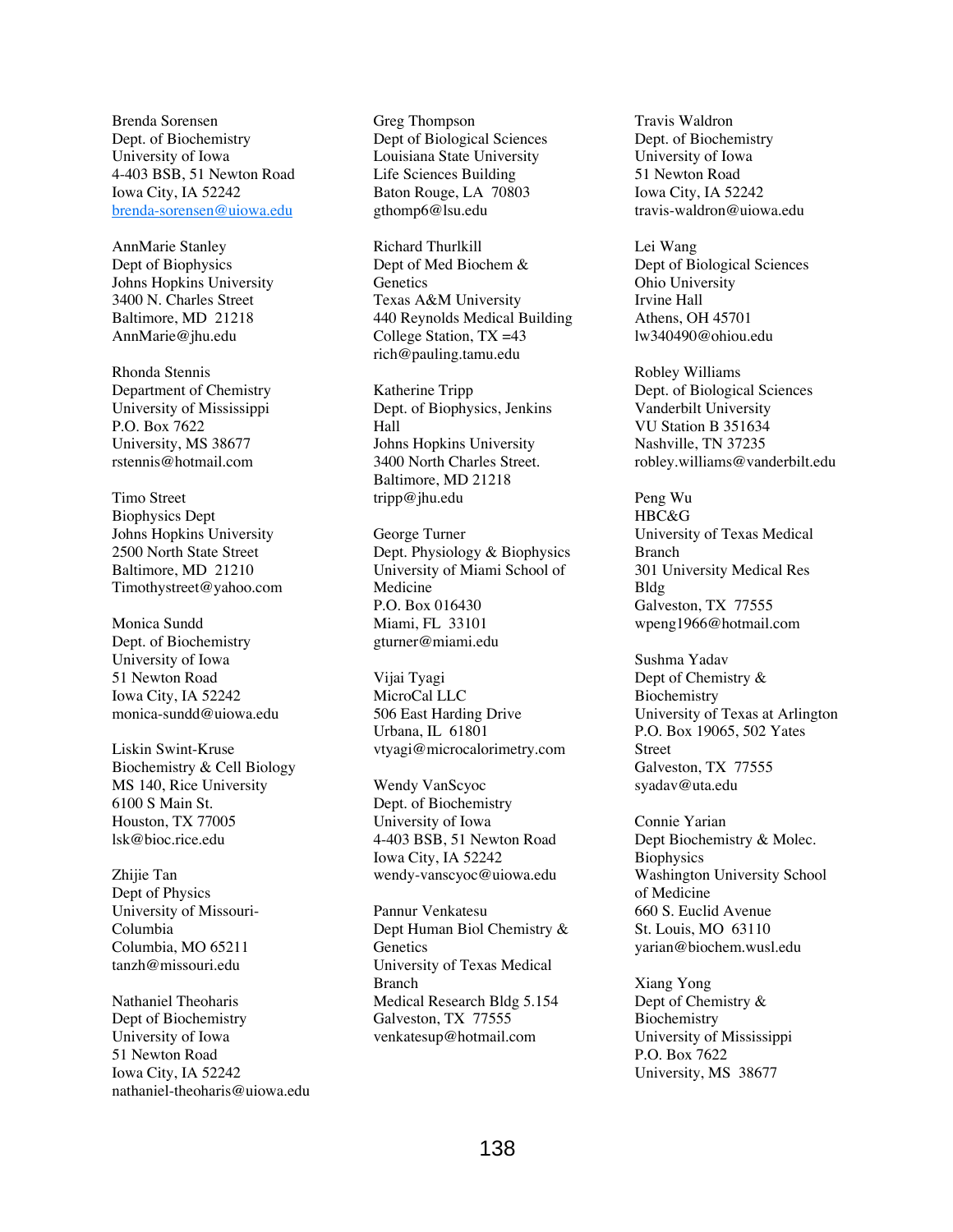Hongli Zhan Biochemistry & Cell Biology Rice University 6100 S Main St. Houston, TX 77005 zhanhgl@yahoo.com

Wenbing Zhang Dept. of Physics & Astronomy University of Missouri Columbia, MO 65211 zhangwb@missouri.edu

Xiaoqin Zou Dalton Cardiovascular Research Ctr University of Missouri-Columbia Research Park Columbia, MO 65211 zoux@missouri.edu

## LIST OF PARTICIPANTS BY LABORATORY

## Ackers Lab

Gary Ackers Sethe Burgie Jo M. Holt Connie Yarian

Amzel Lab Anthony Armstrong

# B. Baker Lab

Brian Baker Anne-Kathrin Binz Rebecca Davis Rene Rodriguez

N. Baker Lab Nathan Baker

### Barbar Lab Elisar Barbar

Moses Makokha Afua Nyarko Lei Wang

Barrick Lab Doug Barrick Angela Bertagna Timothy Street Katherine Tripp

Beckett Lab Dorothy Beckett Patrick Brown

Biltonen Lab Rod Biltonen

Bloomfield Lab Besik Kankia

Bolen Lab

Matthew Auton Wayne Bolen Allan Chris Ferreon Jorg Roesgen Andrew Russo Pannur Venkatesu Peng Wu

Brenowitz Lab Michael Brenowitz Sergei Khrapunov

Bujalowski Lab Roberto Galletto

Carey Lab Jannette Carey Chaires Lab Brad Chaires

Chen Lab Shi-Jie Chen Zhijie Tan Wenbing Zhang

Cistola Lab Gregory DeKoster

C. Clark Lab Kakoli Bose Yun-Ru Chen

> Clay Clark Brett Feeney Cristina Pop

P. Clark Lab Patricia Clark Michael Evans

Correia Lab Jack Correia Chris Sontag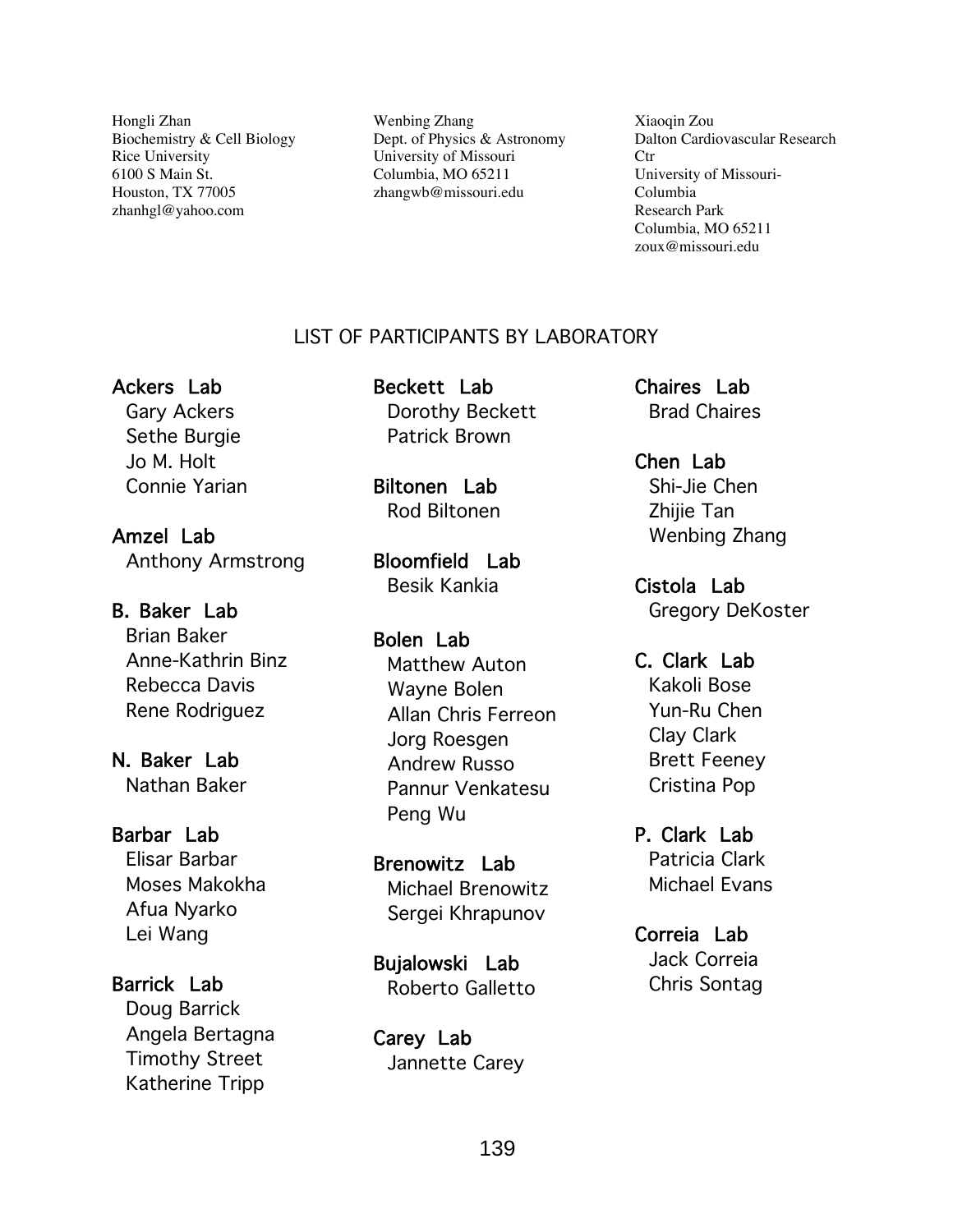Creamer Lab Marnie Campbell Brian Chellgren Trevor Creamer Kim Sim

Daugherty Lab Margaret Daugherty Jon Ramsey

Dignam Lab John Dignam

Eftink Lab Maurice Eftink

Elcock Lab Adrian Elcock Sean McGuffee William Rockey

Fleming Lab Abigail Doura Karen Fleming Felix Kobus Naveen Michaud-Agrawal Ann Marie Stanley

Fried Lab Michael Fried

Frieden Lab Massy Rajabzadeh Qin Shu

Garcia Lab Angel Garcia Giedroc Lab Peter Cornish David Giedroc Mario Pennella

Gluick Lab Thomas Gluick Yukari Ochi Shushma Yadav

Gold Lab Barry Gold

Grandgenott Lab Duane Grandgenott

Hall Lab Kathleen Hall Scott Showalter

Henzel Lab Sayeh Agah Michael Henzl

Hilser Lab Josephine Ferreon James Hamburger Vincent Hilser Scott Larson

Johnson Lab Michael Johnson

Lattman Lab Eaton Lattman

### LiCata Lab

Kausiki Datta Allison Joubert Farheen Khan Lilly Negureanu Vince LiCata Fengang Peng Carmen Ruiz Allyn Schoeffler Lauren Solhjoo Greg Thompson

Lihua Lab Jin Lihua

Lohman Lab Alexander Kozlov Aaron Lucius Nasib Maluf Anita Niedziela-Majka

Lovrien Lab Rex Lovrien

Makhatadze Lab Dmitri Ermolenko George Makhatadze John Richardson

Marky Lab Luis Marky Ronald Shikiya

K. Matthews Lab Liskin Swint-Kruse Hongli Zhan